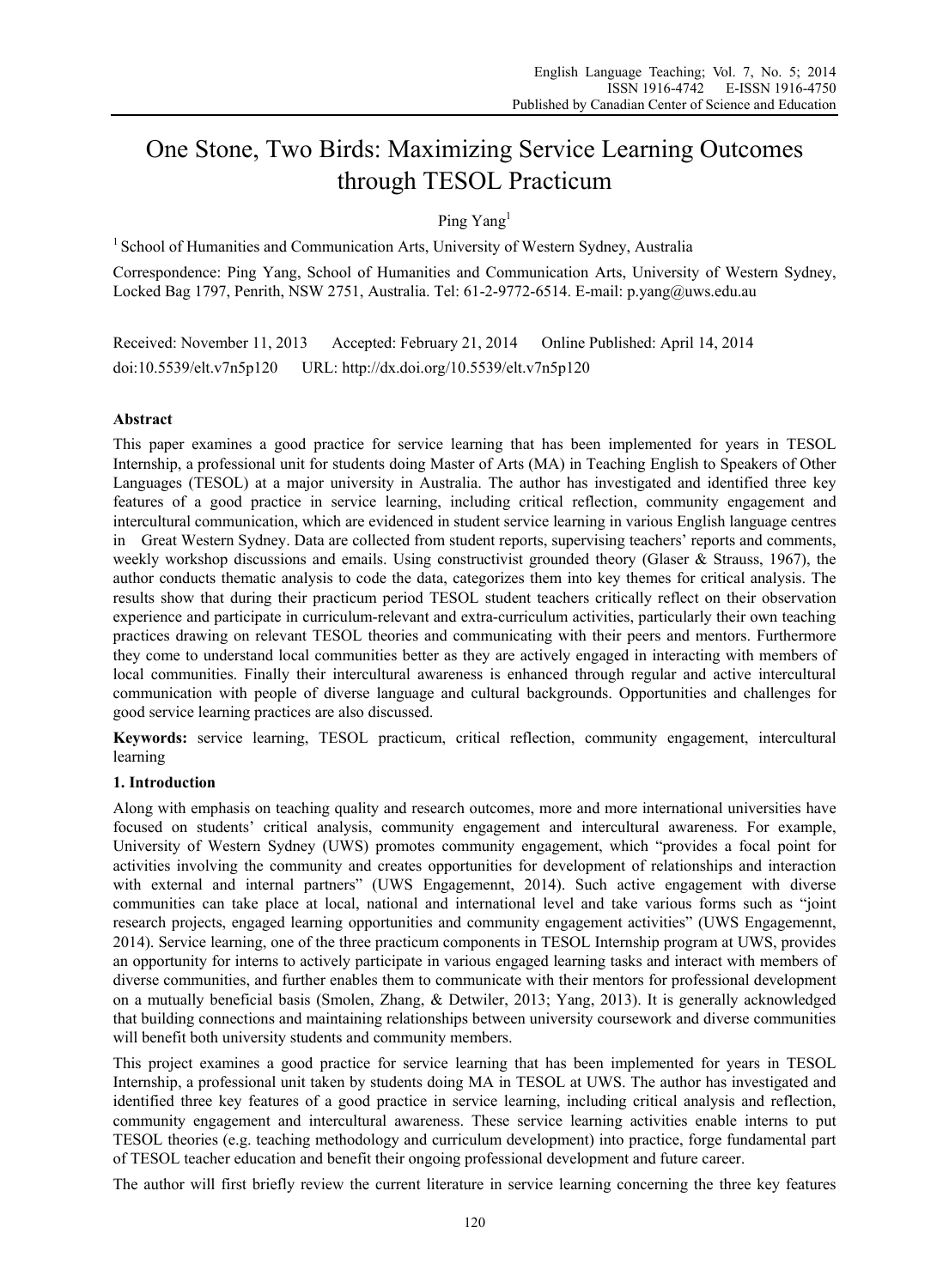identified, and then describe research method used and procedures for data analysis. The discussion highlights the fact that UWS TESOL interns have made achievements in their service learning through undertaking critical reflection, community engagement and intercultural learning at various practicum locations. Furthermore, challenges and opportunities arising from service learning are discussed and recommendations are made to maximize TESOL student in-context service learning experience.

# **2. Theoretical Consideration**

Service learning is characterized by its unique channel through which students engage themselves in a range of participation-reflection-learning activities outside of traditional classroom environment. It is considered by Bringle and Hatcher (1995, p. 112) as "a course-based, credit-bearing educational experience in which students (a) participate in an organized service activity that meets identified community needs and (b) reflect on the service activity in such a way as to gain further understanding of course content, a broader appreciation of the discipline, and an enhanced sense of civic responsibility". Such uniqueness enables student teachers to become motivated to participate in various planned social activities with definite objectives, reflecting on real-life events and authentic experiences that connect with their future careers, and learning to put theories into practice in different work placement settings. The literature review focuses on current work on service learning with reference to critical reflection, community engagement and intercultural communication.

Skills in critical analysis and reflection are important for adult learners. While engaged in service learning in the workplace, the interns plan relevant activities, aim to complete them, and reflect on what they do. Three methods are used. First, they keep a journal recording details of what, where and why things happen, writing down their personal observations, experience and reflection (Crookes, 2003; Kahl, 2010), focusing on finding gaps between TESOL theories and classroom practices, engaging in group discussion and working on effective measures to bridge them. Second, interns undertake learning needs analysis of their students, assist small student groups and provide individual literacy support. Such experience enables them to critically reflect on their own learning experience and its impact on the students' academic achievements (Hart & King, 2007; Roschelle, Turpin,  $\&$ Elis, 2000). With this in mind, interns think more carefully and deeply of using flexible teaching methods, accommodating their students' learning needs and working to make their learning experience better. Third, interns are invited to give individual presentation as reflection and share experience with their peers (Littlefield, 2006). Throughout their service learning period, students critically analyse their personal learning experience, through "participatory writing" (Dubinsky, 2006), and meet community language literacy needs and social change.

One of the most meaningful service learning activities which interns participate in is to engage with diverse communities, building and maintaining collaborative relationship (Dempsey, 2010), including multicultural service learning (Chang, Anagnostopoulos, & Omae, 2011), collaborative community service (Crossman & Kite, 2007), multiculturalism (Fitzgerald, 2009). It's very important to establish and maintain community-university partnership (Curwood, Farrar, Mackeigan, Mitchell, & Munger, 2011; Lambert-Pennington, Reardon, & Robinson, 2011) as such connection will benefit both parties and bring them together. Community members (e.g. parents, high school students and alumni) are informed and invited to attend various events (e.g. availability of sports and gym facilities, Open Days, public lectures and movies) that are scheduled on the university campuses. Their personal experience with the campus life and individual interaction with university staff members help them understand the diverse university life and appreciate the important role of higher education. Many of them show interest in doing university coursework or research degree to enhance their employment opportunities or get a better job. Amey, Eddy, and Campbell (2010) examine how effective and collaborative community college partnership could help achieve maximum economic outcomes. University staff members can have their patents and inventions commercialised and, at the same time, serve communities and businesses. Various community organizations provide funding and maintain partnership to support university-based teaching activities and research projects. In a word, interns actively participating in service learning with a purpose tend to develop a stronger sense of community service and engagement, and intercultural awareness.

TESOL interns increase and enhance their intercultural learning experience during service learning period when they interact with people including students, colleagues and community members from different linguistic and cultural backgrounds (Yang, 2013). Such experience helps them understand various linguistic and cultural differences (e.g. language variations, accents, diverse cultural practices and values) in many communities. This enhances mutual intercultural understanding (Dull, 2009), enables all parties to appreciate cultural diversity (Mitton-Kükner, Nelson, & Desrochers, 2010) and strengthen intercultural awareness while engaged in intercultural interaction. African refugees relocating to the United States experience communication and cross-cultural challenges, particularly feeling socially rejected and isolated, and emotionally negative, along with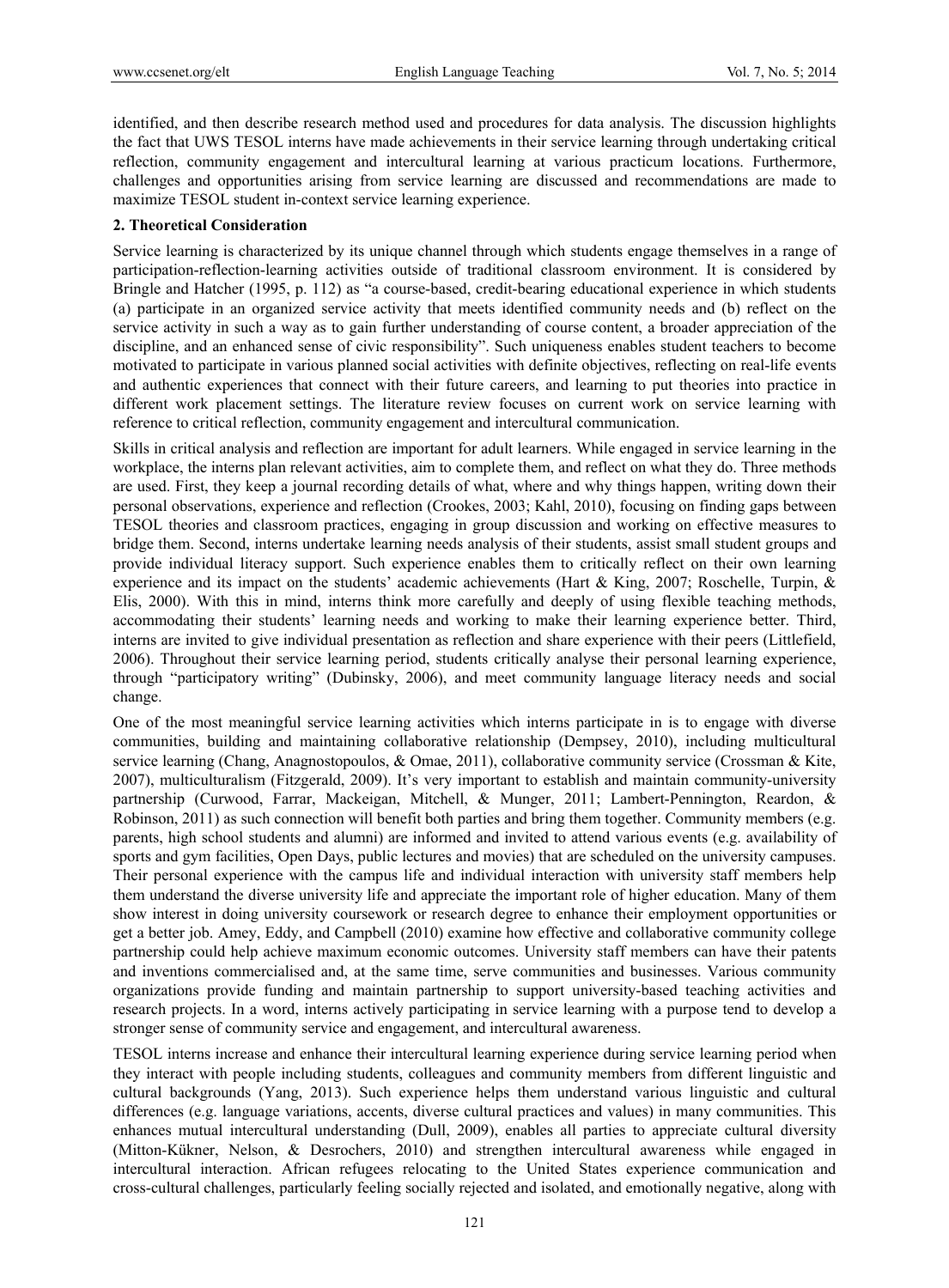positive experience (Semlak, Pearson, Amundson, & Kudak, 2008). TESOL interns interact with the recently arrived refugees and provide language assistance to meet their learning needs, help improve their communication skills that are needed for their employment opportunities and socialization. However, ESL teachers and interns need to well prepare for language teaching and learning challenges they face while working with this special group of learners in transitional status (Wachob & Williams, 2010).

# **3. Procedures**

In the past few years, UWS TESOL Internship has been working closely with a number of English language colleges and centres in Greater Western Sydney, where nationally accredited English Language Intensive Courses for Overseas Students (ELICOS) (National ELT Accreditation Scheme, 2014) in English for Academic Purposes (EAP) program, Adult Migrant English Program (AMEP (Note 1)) and Skills for Education and Employment (SEE (Note 2)) are offered. EAP program is designed and taught to international students who wish to improve their English skills to gain entry into an Australian university for further studies. AMEP is developed and offered to the recently arrived immigrants and refugees, who want to gain functional English communication (spoken and written) skills for employment and socialization purposes. SEE program provides practical and effective skills, particularly literacy and/or numeracy, needed by a range of job seekers to join Australian labor force and they come from different ethnic groups, including Aboriginal and Torres Strait Islanders, youth, people with disabilities, mature aged people and job seekers of diverse linguistic and cultural backgrounds. The TESOL interns undertake engaged practicum, including class observation, service learning and supervised teaching, in one of the English language centres where either EAP, AMEP and/or SEE programs are delivered. They are also encouraged to undertake additional hours of engagement in tutoring various groups of language learners on a volunteer basis (Note 3).

This research project uses constructivist grounded theory (Glaser & Strauss, 1967) which focuses on the information emerging from the data collected from the real-life situation, rather than having "preconceived ideas to prove or disprove" (Stoller, 1999, p. 2). The data sources include a large variety of documents, such as student reports, teacher mentor reports, internship journals, email communication with the internship students, supervising teachers and education coordinators. The data are thematically categorised and analysed. The results are summarised and discussed in the following section.

# **4. Getting Most Out of Service Learning Activities**

While general service learning can include a wide range of learning activities, UWS TESOL student service learning focuses on two broad areas, curriculum-related and extra-curriculum relevant learning activities (Yang, 2013). Curriculum-related service learning activities include examining TESOL curriculum materials such as commercially available textbooks and teacher-designed and developed resources, planning lesson plans, coaching individual students who need learning assistance, and assisting the teacher, for example, in administering a placement test to the new arrivals in order to match them to an appropriate class level. Extra-curriculum relevant learning activities cover attending professional and workplace-related training sessions (e.g. computer skills and Occupation, Health & Safety) and staff meetings, participating in student activities (student excursions, speech competition, mini sports meet) and assisting in supervising student group activities.

The three key features of UWS TESOL student service learning experiences are summarized and discussed in the following sections with reference to the above-mentioned documents and data collected.

# *4.1 Critical Reflection*

One of the important skills UWS TESOL interns have developed while undertaking their service learning activities in an English centre is that they engage themselves in critically analysing their participation and reflecting on their experiences. Similar pros about service learning experience and results are discussed by Lally (2001). One TESOL student teacher noted that while he participated in curriculum-related service learning activities (e.g. examining curriculum resources), he was aware of the need to use culture-inclusive teaching and learning materials so that his students with diverse cultural backgrounds had exposure to other cultural events and knowledge. Such awareness found him preparing some interesting pictures and photos relevant to the content topics and language skills, using both commercial textbooks and teacher-developed materials. After each teaching session, he reflected on the teaching and learning activities in which using pictures and photos facilitated student learning, promoted cultural diversity and helped achieve teaching outcomes. Furthermore, after consulting his teacher mentor, he was thinking of using videos (P. Ambard & L. Ambard, 2012) and Internet resources (Blake, 2009) as supplementary and alternative means to enhancing teaching and learning purposes. Meanwhile they checked all materials to be used and ensured that they were inclusive but not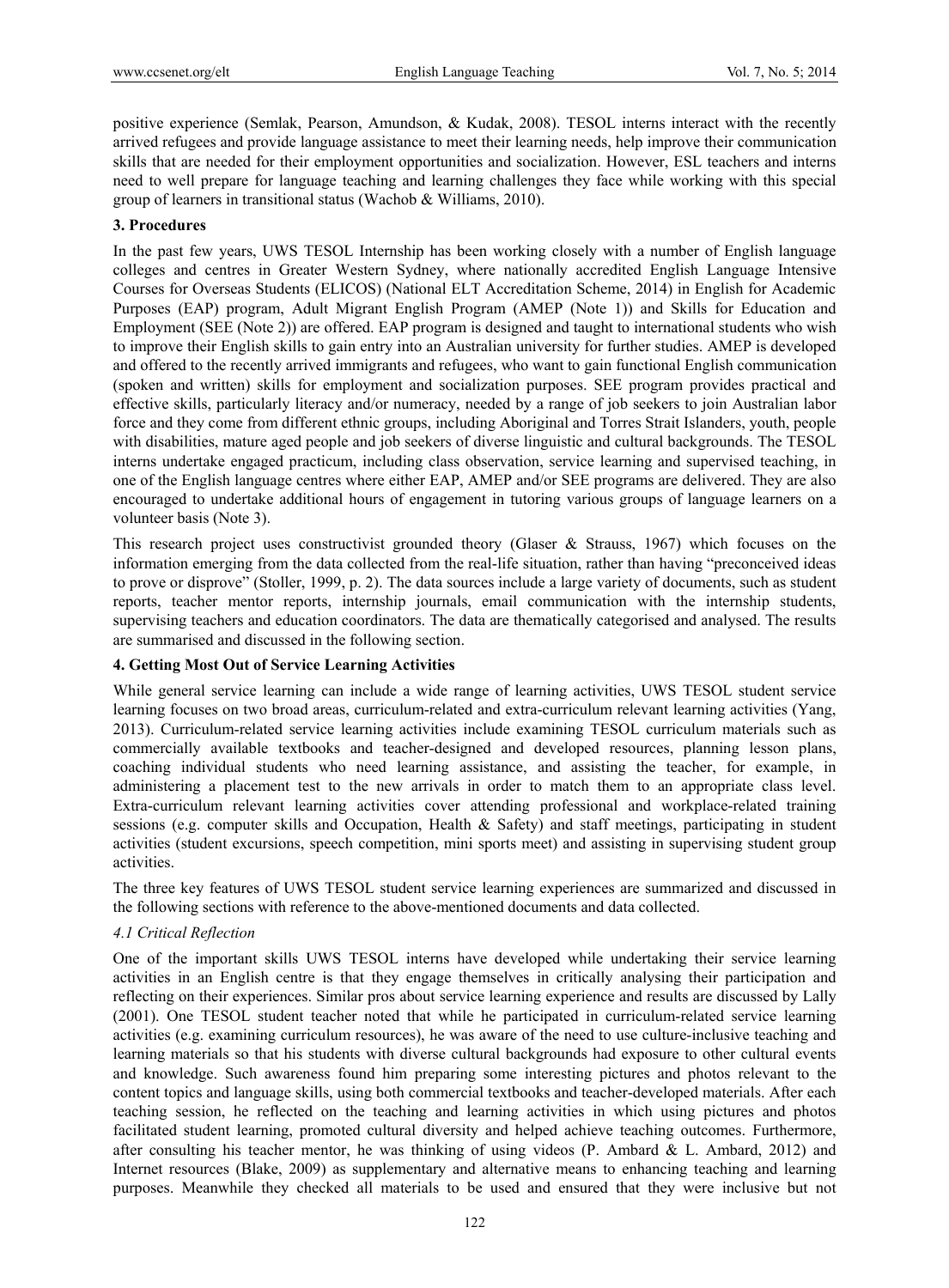offensive to any culture.

Another point of critical reflection valued by the interns centres around putting TESOL theories into guided practice more thoughtfully in specific pedagogical contexts rather than using one-size-fits-all approach. However, this does not reject their taking adventure or prevent them from experimenting their methods. They can, in fact, add to their experience and motivate them to reflect on trial and error. Emsheimer and De Silva1 (2011) think that interns will have a better chance to understand theories when they connect them with their practicum experiences. Further experiments driven by critical reflection enable interns to become inclined to explore innovation and flexibility in facilitating student learning. For example, some non-native English speaking interns insist that ESL learners may learn more effectively and increase confidence if their first language resources are selectively utilised in classroom instructions while others believe that ESL should be taught in a target language only despite Bateman's (2008) finding that factors which influence the target language use include the student teachers per se, their students, the subject matter they teach and their teacher mentors. However, an increasing number of research projects (Carless, 2008; Copland & Neokleous, 2011; Hall & Cook, 2012; Sparks, 2012) have demonstrated that it is sensible and wise for ESL/EFL teachers and learners to use L1 skills and resources in teaching and learning L2 in a selective and balanced manner though the context is complex and it varies with classrooms and students. This seems to work more effectively with ESL beginners in general, and those taking a translation unit, where a contrastive analysis of L1 and L2 works to present the contextual differences of lexical meaning of some words and their lexical in-equivalency in translation studies (Yang, 2011, 2012). Additionally, using L1 is particularly helpful when dealing with language terminologies and grammatical terms with which students are less familiar, thus making it possible to increase their confidence in L2 learning.

#### *4.2 Community Engagement*

In compliance with UWS community engagement, UWS TESOL Internship is thoughtfully planned and organized to connect student teachers with a range of community members through various English language centres in Greater Western Sydney. One of the focal points for activities engaging the community is building and maintaining partnerships between UWS TESOL Internship and various English language program providers. Such partnerships are mutually beneficial in that UWS student teachers maximize their service learning objectives and social experiences just like what has been discussed by Roschelle et al. (2000) and the communities are provided with services which aim to contribute to the development, wellbeing and prosperity of the communities (UWS Engagemennt, 2014). UWS celebrates UWS Partnership Awards winners every year to encourage the sustainable linkage with varied communities. UWS Internship's community engagement has been so successful that one of its partnership organizations TAFE International Education Centre (TIEC) in Liverpool won a UWS Partnership Award in Dec. 2011.

Interns undertaking their service learning in various partnership English centres focus on curriculum-relevant and extra-curriculum activities, thus achieving contextual learning within communities (Dodd & Lilly, 2000). UWS interns' email communication shows while working with various community members on a daily basis, they come to understand their learning needs for functional English communication skills for employment and socialization on the one hand, and for academic English communication skills for further studies on the other. The student teachers adopt authentic teaching materials and focus on practical and meaningful communication activities, such as guiding their students in reading job selection criteria, filling application forms, and writing personal and business letters, etc. It is through these and other activities like assisting in a student trip or a speech competition that out-of-class group work helps build and maintain student-teacher rapport and easy-going interpersonal relationships. Such interactive service learning activities enable interns to gain in-context knowledge about how teaching can benefit from various service learning activities which provide valuable professional development for the mentors as well (Bell, 1999).

Apparently UWS service learning at various English language colleges and centres also benefits the placement providers in that this partnership creates an opportunity for experienced teachers to participate in mentoring student teachers, reflect on their own teaching practices, engage in team teaching and group work, and undertake professional development via in context interaction (Yang, 2013). Of course, well-progressed as service learning is, just as Delaney (2012) points out, more research needs to be done to address issues and challenges, such as expectations in mentoring relationship, interaction between speakers of different linguistic and cultural backgrounds, etc.

#### *4.3 Intercultural Awareness*

Although EAP, AMEP and SEE programs run at various English colleges and centres have different aims and objectives and varied learning contents, one similar feature is that the interns work with learners from diverse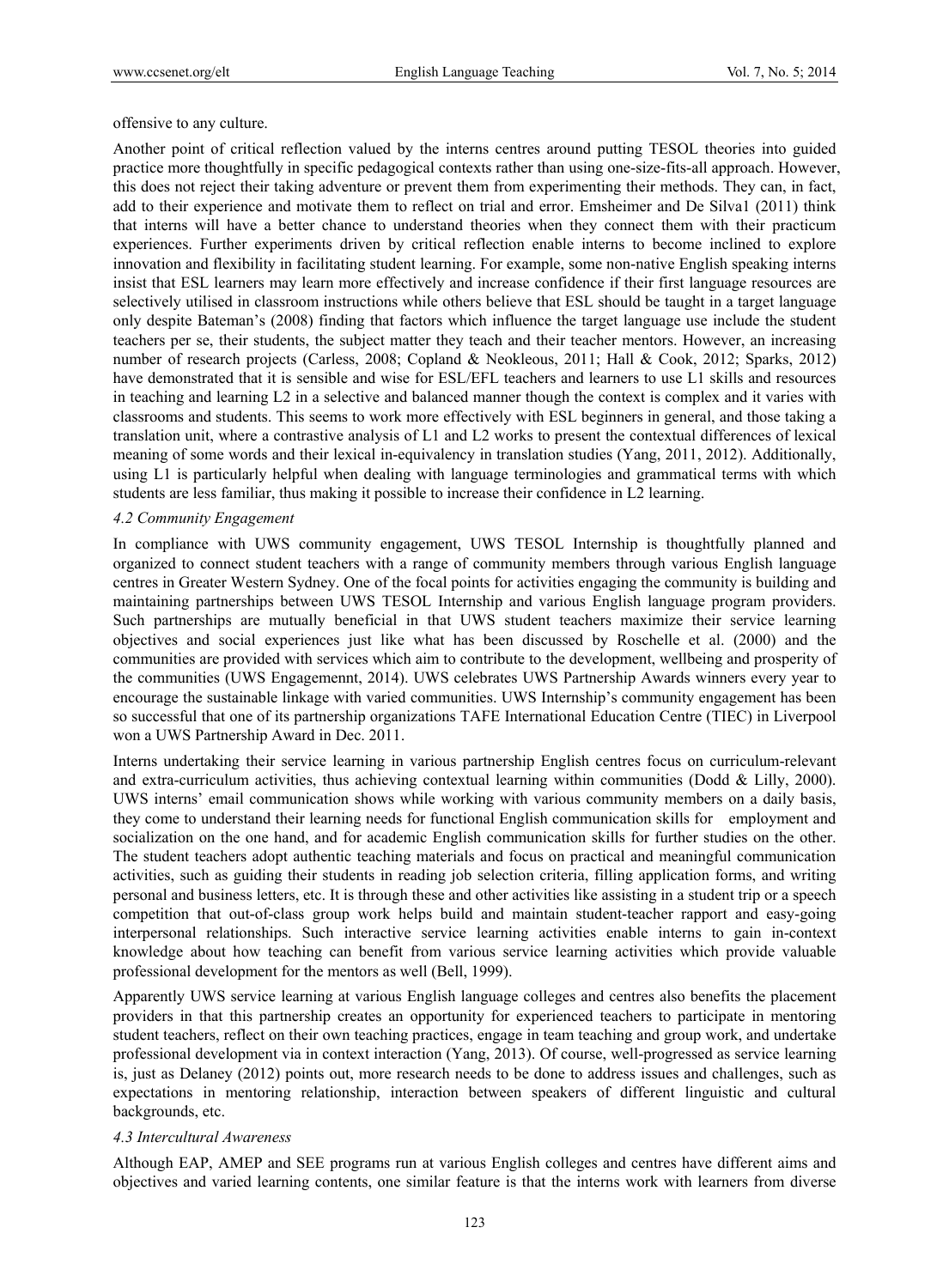linguistic and cultural backgrounds, which provides a pedagogical setting in which UWS TESOL interns strengthen their intercultural awareness through doing a variety of service learning activities. Both curriculum-relevant and extra-curriculum service learning activities that are discussed above have seen the interns interact with AMEP learners, listening to their life stories, both sad and happy ones, sharing with them ESL learning experience. This enables them to communicate with a wide range of diverse communities, particularly those marginalized ones (Butcher et al., 2003). There is also evidence that classroom teachers' intercultural awareness helps establish cooperative working relationships and transform the learners (De Costa, 2010).

To help these disadvantaged groups settle into Australian communities and begin their new life and career in the host country, according to a few interns's journal, UWS TESOL interns volunteer with Mission Australia and participate in home tutor scheme (Note 4) and coach recently arrived migrants and refugees who may have experienced trauma or personal violence in their home countries. Thus it is important that mutual trust be fostered and more appropriate physical space, patience, assistance and time become helpful, thus building their confidence and interest in learning when the contents are authentic and related to their daily life (Finn, 2010). With intercultural understanding and sensitivity, the interns become more interested in interacting with the learners of different age and ethnic groups, getting to know their cultural values and social practices (e.g. not using left hand during interaction with Arabic speakers, avoid having physical contact with Arabic speaking females) while assisting them in learning or improving English for job purposes and everyday or workplace communication skills. Interns' reports show that they have come to develop their intercultural sensitivities and awareness, and enhance their appreciation of cultural differences and diversity (Ferfolja, 2009). It is particularly rewarding for them to view cultural differences positively, treat people equally, and take this positive experience with them to the future career.

While service learning provides TESOL interns valuable and contextual experiences, it helps them identify various challenges (Hou, 2010), particularly when they work with different communities (Petersen & Dunbar-Krige, 2012). Basically two issues remain the biggest challenges confronting the student teachers who work with the newly arrived refugees and asylum seekers. One challenge is that some of these new immigrants are even illiterate in their first language, let alone English skills because they haven't got an opportunity to go to school before arriving in Australia. The other challenge is that some of them had traumatic experience in their home country and are not willing or find it difficult to socialize with other people and tend to either stay away or use many other coping strategies (Khawaja, White, Schweitzer, & Greenslade, 2008). However, these challenges provide interns opportunity to work together with relevant parties (counsellors, social welfare workers and teacher mentors) to identify the needs of their students, provide individual learning assistance and support, and allow them to progress at their own pace. Difficult as it is, they don't give up, but look collectively for solutions and opportunities. To help TESOL student teachers work with the marginalised group of language learners, intercultural communication and awareness training is highly useful for them to understand and learn how to approach and interact strategically and interpersonally with them in various settings.

# **5. Conclusion**

The above discussion has focused on three perspectives where UWS TESOL interns have got most out of their service learning such as undertaking critical analysis and reflections on in-context experiences, engaging in working for and serving the language learning needs of local communities and raising intercultural awareness through social interaction with people from diverse linguistic and cultural backgrounds. These initiatives have not only provided student teachers opportunities to connect with diverse community members, particularly recently arrived immigrants and refugees, and help improvements in positive behaviors and attitudes (Erickson, 2009; Farber, 2011), but also opened up a window for a wide range of people to get closer to the higher institutions and feel the power of knowledge and further education. Hence, service learning has offered mutual benefits to student teachers and community members and provided them with practical experience.

Such hands-on experience enables them to connect the service learning-based TESOL coursework with future employment, thus making their learning authentic, creative and meaningful. In this sense, opportunities arise as they continue meeting challenges and addressing issues. It has to be pointed out that this study used a limited source of data. Feedback from additional parties, such as the recently arrived immigrants and refugees, may tell their own positive experience learning English, improving language skills and getting jobs and settling into the community. It may also keep teacher researchers and interns informed of arising issues and motivate them to take further actions to help them make more progress. Although it may take time for TESOL student teachers to grasp interacultural communication skills and apply effective teaching methodology and curriculum development theories in various settings (e.g. classrooms, independent learning centres and field trips)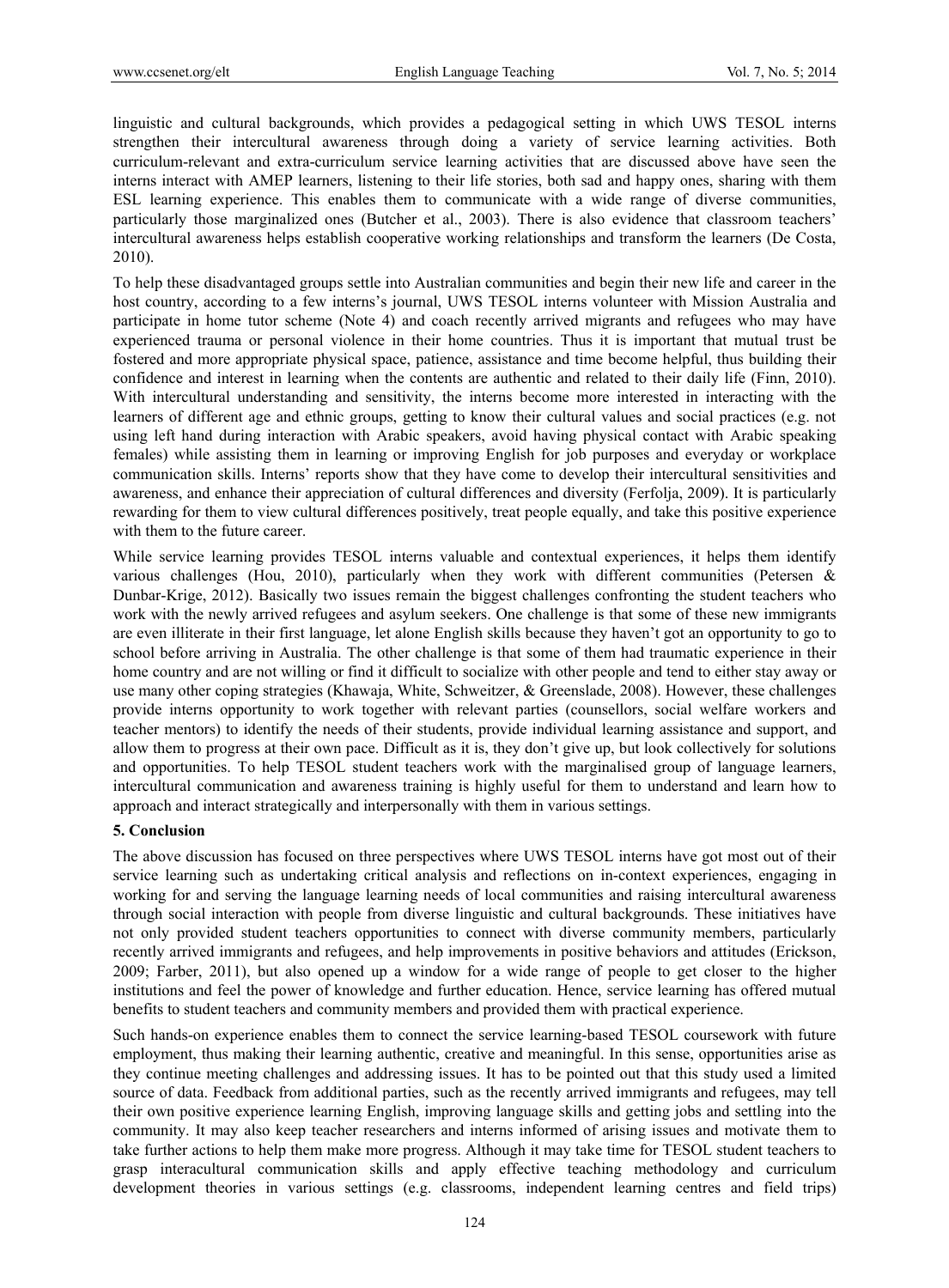supervised by qualified and experienced teacher mentors, all parties involved will find service learning educational and relevant to their individual experience and professional career.

#### **Acknowledgements**

I thank all people who provided useful information for this project.

#### **References**

- Ambard, P. D., & Ambard, L. K. (2012). Effects of narrative script advance organizer strategies used to introduce video in the foreign language classroom. *Foreign Language Annals*, *45*(2), 203-228. http://dx.doi.org/10.1111/j.1944-9720.2012.01189.x
- Amey, M. J., Eddy, P. L., & Campbell, T. G. (2010). Crossing boundaries creating community college partnerships to promote educational transitions. *Community College Review*, *37*(4), 333-347. http://dx.doi.org/10.1177/0091552110365725
- Delaney, Y. A. (2012). Research on mentoring teachers: Its role in language education. *Foreign Language Annals*, *45*(s1), s184-s202. http://dx.doi.org/10.1111/j.1944-9720.2011.01185.x
- Bateman, B. E. (2008). Student teachers' attitudes and beliefs about using the target language in the classroom. *Foreign Language Annals*, *41*(1), 11-28. http://dx.doi.org/10.1111/j.1944-9720.2008.tb03277.x
- Bell, D. (1999). Rise, Sally, rise: Communicating through dance. *TESOL Journal*, *8*(1), 27-31. http://dx.doi.org/10.1002/j.1949-3533.1999.tb00153.x
- Blake, C. (2009). Potential of text-based Internet chats for improving oral fluency in a second language. *The Modern Language Journal*, *93*(2), 227-240. http://dx.doi.org/10.1111/j.1540-4781.2009.00858.x
- Bringle, R. G., & Hatcher, J. A. (1995). A service-learning curriculum for faculty. *Michigan Journal of Community Service Learning*, *2*(1), 112-122.
- Butcher, J., Howard, P., Labone, E., Bailey, M., Smith, S. G., McFadden, M., … Martinez, K. (2003). Teacher education, community service learning and student efficacy for community engagement. *Asia-Pacific Journal of Teacher Education*, *31*(2), 109-124. http://dx.doi.org/10.1080/13598660301612
- Carless, D. (2008). Student use of the mother tongue in the task-based classroom. *ELT Journal*, *62*(4), 331-338. http://dx.doi.org/10.1093/elt/ccm090
- Chang, S.-P., Anagnostopoulos, D., & Omae, H. (2011). The multidimensionality of multicultural service learning: The variable effects of social identity, context and pedagogy on pre-service teachers' learning. *Teaching and Teacher Education*, *27*(7), 1078-1089. http://dx.doi.org/10.1016/j.tate.2011.05.004
- Copland, F., & Neokleous, G. (2011). L1 to teach L2: Complexities and contradictions. *ELT Journal*, *65*(3), 270-280. http://dx.doi.org/10.1093/elt/ccq047
- Crookes, G. (2003). *A practicum in TESOL: Professional development through teaching practice*. Cambridge: Cambridge University Press.
- Crossman, J. M., & Kite, S. L. (2007). Their perspectives: ESL students' reflections on collaborative community service learning. *Business Communication Quarterly*, *70*(2), 147-165. http://dx.doi.org/10.1177/1080569907301776
- Curwood, S. E., Farrar, A., Mackeigan, M., Mitchell, T., & Munger, F. (2011). Building effective community-university partnerships: Are universities truly ready? *Michigan Journal of Community Service Learning*, *17*(2), 15-26.
- De Costa, P. I. (2010). From refugee to transformer: A Bourdieusian take on a Hmong learner's trajectory. *TESOL Quarterly*, *44*(3), 517-541. http://dx.doi.org/10.5054/tq.2010.226856
- Dempsey, S. E. (2010). Critiquing community engagement. *Management Communication Quarterly*, *24*(3), 359-390. http://dx.doi.org/10.1177/0893318909352247
- Dodd, E. L., & Lilly, D. H. (2000). Learning within communities: An investigation of community service-learning in teacher education. *Action in Teacher Education*, *22*(3), 77-85. http://dx.doi.org/10.1080/01626620.2000.10463022
- Dubinsky, J. (2006). The role of reflection in service learning. *Business Communication Quarterly*, *69*(3), 306-311. http://dx.doi.org/10.1177/108056990606900308
- Dull, L. J. (2009). "Some people don't deserve help": Service learning in Serbia. *Intercultural Education*, *20*(1),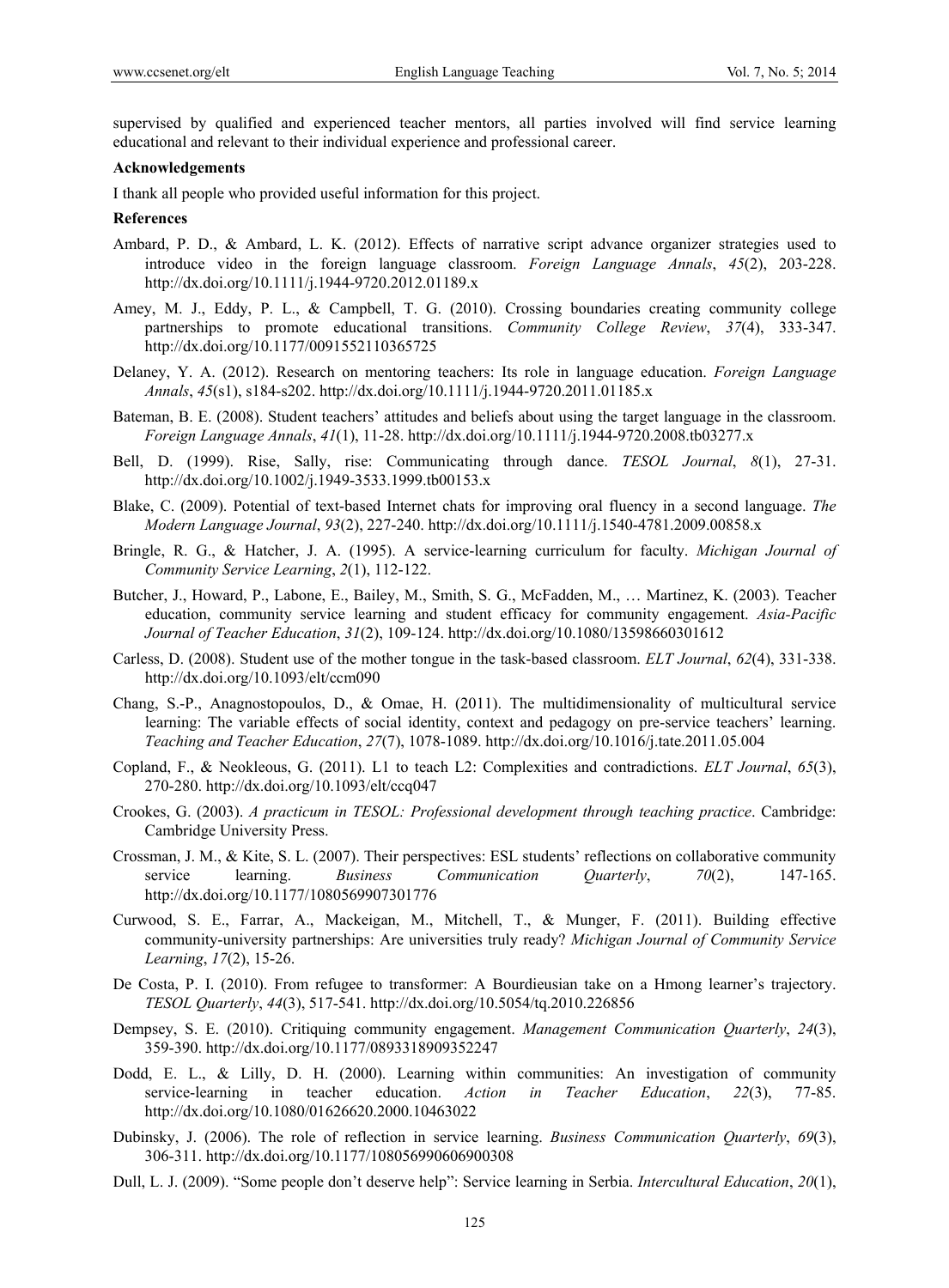51-60. http://dx.doi.org/10.1080/14675980802700771

- Emsheimer, P., & De Silva, N. L. (2011). Preservice teachers' reflections on practice in relation to theories. In M. Mattsson, T. V. Eilertsen, & D. Rorrison (Eds.), *A practicum turn in teacher education* (pp. 147-167). The Netherland: Sense Publishers.
- Erickson, J. A. (2009). Service-learning's impact on attitudes and behavior: A review and update. In J. R. Strait, & M. Lima (Eds.), *The future of service-learning: New solutions for sustaining and improving practice* (pp. 106-118). Sterling, Virginia: Stylus Publishing.
- Farber, K. (2011). *Change the world with serive learning: How to organize, lead, and assess service-learning projects*. New York: Rowman & Littlefield Education.
- Ferfolja, T. (2009). The Refugee Action Support Program: Developing understandings of diversity. *Teaching Education*, *20*(4), 395-407. http://dx.doi.org/10.1080/10476210902741239
- Finn, H. B. (2010). Overcoming barriers: Adult refugee trauma survivors in a learning community. *TESOL Quarterly*, *44*(3), 586-596. http://dx.doi.org/10.5054/tq.2010.232338
- Fitzgerald, C. M. (2009). Language and community: Using service learning to reconfigure the multicultural classroom. *Language and Education*, *23*(3), 217-231. http://dx.doi.org/10.1080/09500780802510159
- Glaser, B., & Strauss, A. (1967). *The discovery of grounded theory: Strategies for qualitative research*. Chicago: Aldine.
- Hall, G., & Cook, G. (2012). Own-language use in language teaching and learning. *Language Teaching*, *45*(3), 271-308. http://dx.doi.org/10.1017/S0261444812000067
- Hart, S. M., & King, J. R. (2007). Service learning and literacy tutoring: Academic impact on pre-service teachers. *Teaching and Teacher Education*, *23*(4), 323-338. http://dx.doi.org/10.1016/j.tate.2006.12.004
- Hou, S.-I. (2010). Developing a faculty inventory measuring perceived service-learning benefits and barriers. *Michigan Journal of Community Service Learning*, *16*(2), 78-89.
- Kahl, D. H. (2010). Connecting autoethnography with service learning: A critical communication pedagogical approach. *Communication Teacher*, *24*(4), 221-228. http://dx.doi.org/10.1080/17404622.2010.513036
- Khawaja, N. G., White, K. M., Schweitzer, R., & Greenslade, J. (2008). Difficulties and coping strategies of Sudanese refugees: A qualitative approach. *Transcultural Psychiatry*, *45*(3), 489-512. http://dx.doi.org/10.1177/1363461508094678
- Lally, C. G. (2001). Service/community learning and foreign language teaching methods: An application. *Active Learning in Higher Education*, *2*(1), 53-63. http://dx.doi.org/10.1177/1469787401002001005
- Lambert-Pennington, K., Reardon, K. M., & Robinson, K. S. (2011). Revitalizing South Memphis through an interdisciplinary community-university development partnership. *Michigan Journal of Community Service Learning*, *17*(2), 59-70.
- Littlefield, H. (2006). Service learning in business communication: Real-world challenges develop real-world skills. *Business Communication Quarterly*, *69*(3), 319-322. http://dx.doi.org/10.1177/108056990606900311
- Mitton-Kükner, J., Nelson, C., & Desrochers, C. (2010). Narrative inquiry in service learning contexts: Possibilities for learning about diversity in teacher education. *Teaching and Teacher Education*, *26*(5), 1162-1169. http://dx.doi.org/10.1016/j.tate.2010.01.001
- National ELT Accreditation Scheme. (2014). *Standards and criteria for English language teaching (ELT) centres*. Retrieved February 25, 2014, from http://www.neas.org.au/wp-content/uploads/2013/05/NEAS-Standards-2008.pdf
- Petersen, N., & Dunbar-Krige, H. (2012). Educating educational practitioners for a post-apartheid South Africa: Using service-learning to integrate school communities and university students. In T. Murphy, & J. E. C. Tan (Eds.), *Service-learning and educating in chanllenging contexts: International perspectives* (pp. 71-87). New York: Continuum.
- Roschelle, A. R., Turpin, J., & Elis, R. (2000). Who learns from service learning? *American Behavioral Scientist*, *43*(5), 839-847. http://dx.doi.org/10.1177/00027640021955630
- Semlak, J. L., Pearson, J. C., Amundson, N. G., & Kudak, A. D. H. (2008). Navigating dialectic contradictions experienced by female African refugees during cross-cultural adaptation. *Journal of Intercultural Communication Research*, *37*(1), 43-64. http://dx.doi.org/10.1080/17475750802077396